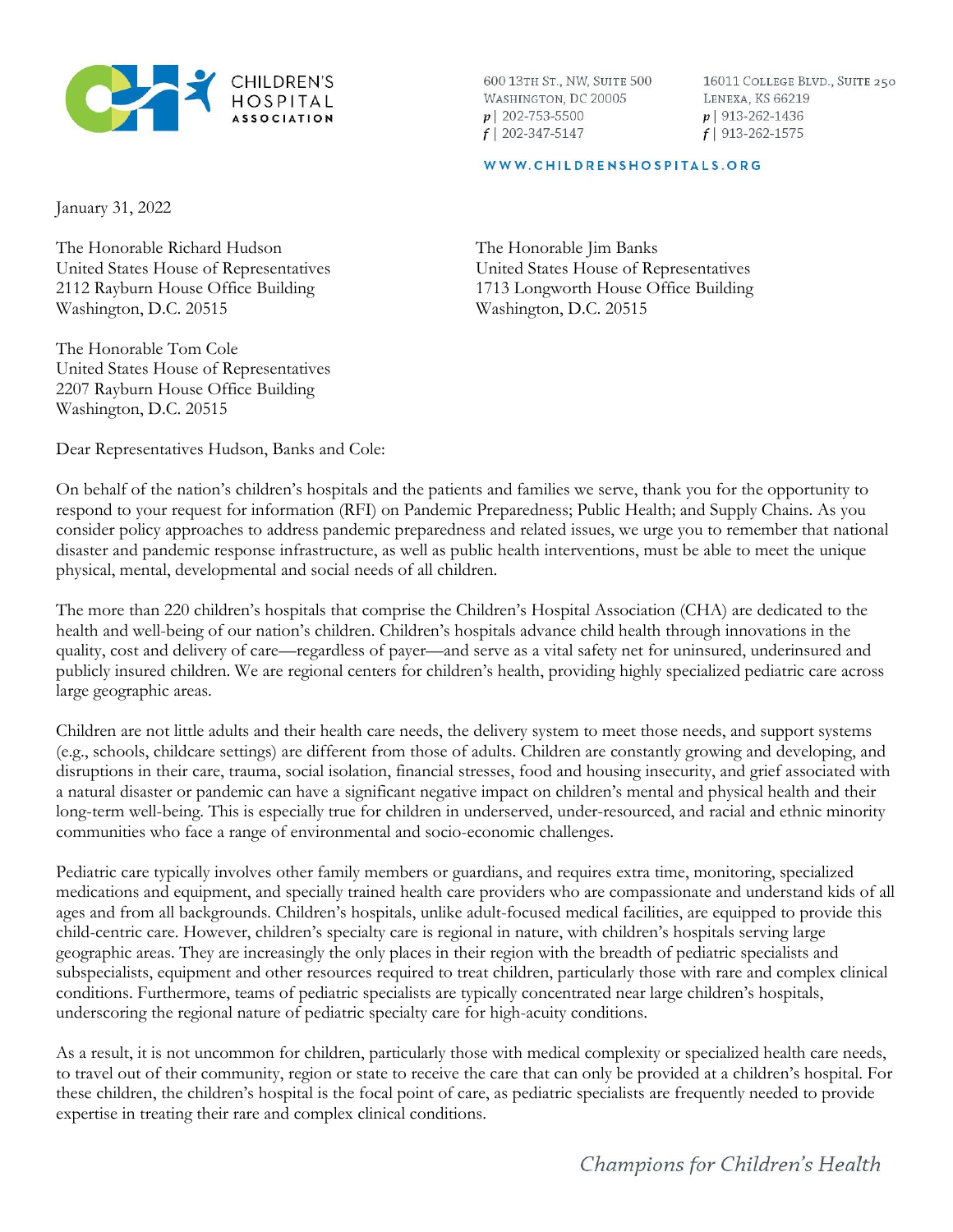Our following responses to relevant aspects of your RFI highlight the ways that any policy solutions focused on pandemic preparedness and the public health infrastructure can meet the unique needs of all children, including the very specialized needs of children with complex conditions.

## Pandemic Preparedness

#### **Question #1: The medical countermeasures (MCM) enterprise**

• **What steps can Congress take to ensure the sustainability of our MCM response capabilities?** For MCMs to meet the needs of children, there needs to be a strong focus on research, development, procurement, strategy and guidance that can ensure timely access to sufficient pediatric-appropriate equipment, medications and supplies. Countermeasures must address not only immediate threats to children's physical health but also the impact of public health emergencies on children's long-term physical and mental health. In addition, formal linkages and communication systems must be established and used between key federal agencies—such as the Assistant Secretary for Preparedness and Response (ASPR) and FDA—and pediatric providers to ensure that the needs of children and their families are identified and incorporated into the planning and development of medical countermeasures.

In particular, the advancement (clinical development and manufacturing) of MCMs for children must include pediatric formularies that support proper pediatric pharmaceutical dosing, as well as practical methods for appropriate medication delivery for children (oral, pediatric auto-injectors, etc.). In addition, priority should be given to research on pediatric dosing and formulations for medical countermeasures that are already approved for adults. Both properly dosed medications and delivery mechanisms must be available and ready for rapid deployment. Relevant federal agencies, such as the CDC, ASPR and FDA, should be authorized to develop a process that allows for the advance approval—through the emergency use authorization process—of off-label use of medical countermeasures for children before the declaration of a public health emergency. Finally, we urge Congress to ensure that research on pediatric countermeasures is not limited or delayed due to possible additional costs related to special protections required for children in clinical trials.

## **Question #2: Stocking and maintaining the Strategic National Stockpile (SNS)**

• **Are there other products and MCMs Congress should explicitly require the SNS to stock?** The national stockpile must include emergency medications in age-appropriate delivery formulations, equipment and related supplies that meet children's needs. The stockpile's distribution system must include a communication structure on the availability of specific supplies to ensure the appropriate allocation of necessary pediatric supplies to all medical facilities. At a minimum, all emergency departments should be equipped with a basic kit that can be adapted for use with children and includes infant formula, diapers, safe sleeping facilities and other necessities for the care of infants and toddlers.

## **Question #3: Accelerated pathways for development, testing, and approval of vaccine candidates**

- What changes to the vaccine development and approval process proved most beneficial to the timely **development of COVID-19 vaccines? What changes might the federal government have made that would prove more beneficial still?** There needs to be a strong emphasis on research and development specifically focused on pediatric vaccines. Those efforts must include the early (i.e., prior to the initiation of the emergency use authorization process) and ongoing input of pediatric pharmacists, providers, researchers, and suppliers who can provide their expertise regarding proper dosing, packaging, distribution, procurement and administration mechanisms appropriate for children of various ages. Mechanisms to solicit pediatric input must be coordinated across sectors to reduce duplication and fragmentation that could lead to errors in dosing, vaccine vial sizes, dilutions and related packaging and possible safety issues for children, as well as delays in access to needed vaccines.
- **As Congress looks toward the reauthorization of the Pandemic and All-Hazards Preparedness and Advancing Innovation Act, how might Congress codify what worked during the COVID-19 pandemic for future pandemics?** Any legislation addressing pandemic preparedness, including the Pandemic and All-Hazards Preparedness and Advancing Innovation Act, must continue, support and bolster existing pediatric-focused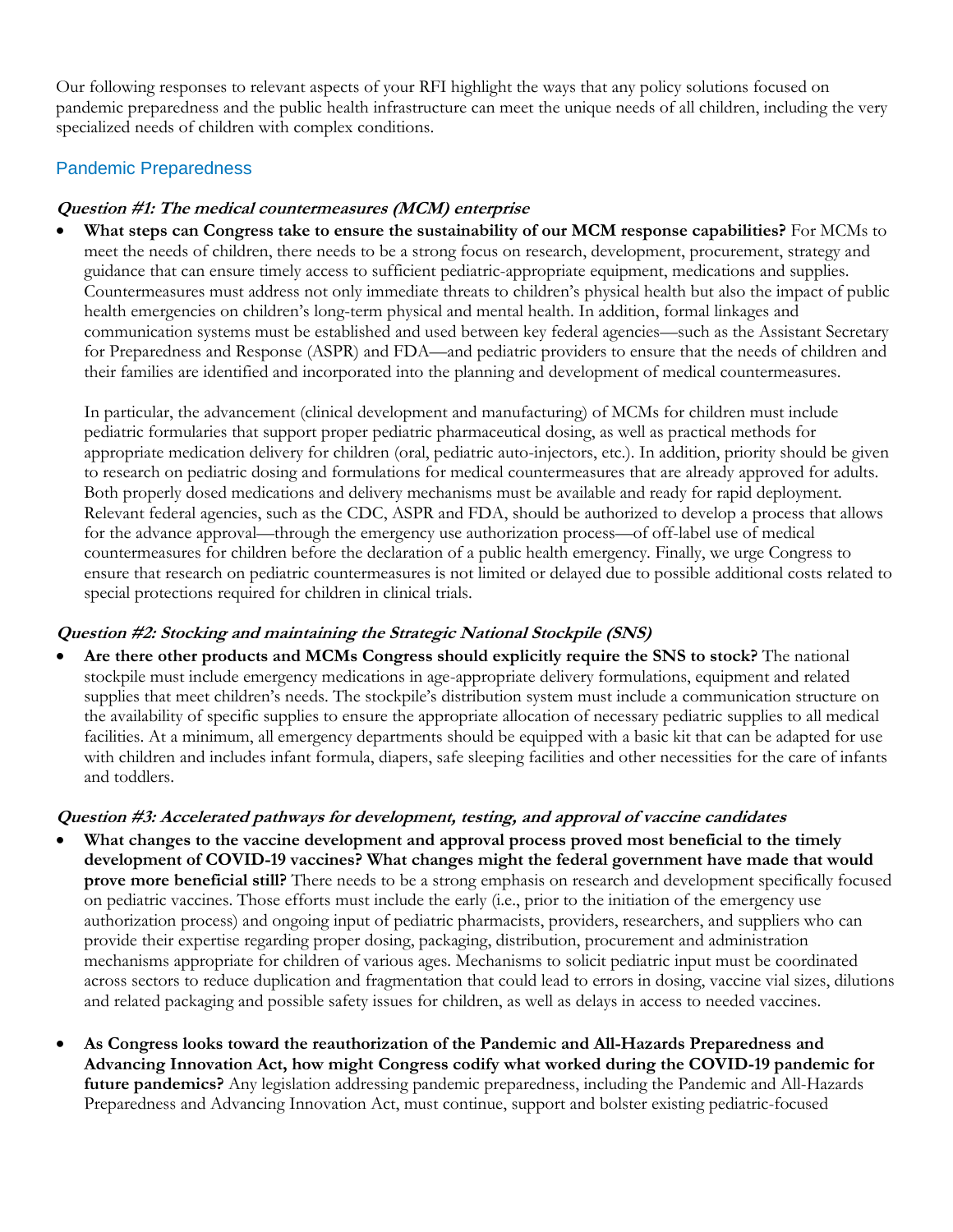initiatives at ASPR and HRSA, as well as the National Advisory Committee on Children and Disasters, and private sector entities such as the American Academy of Pediatrics and Children's Hospital Association. These initiatives are critical to ensuring that the national pandemic response infrastructure appropriately addresses the needs of children. These efforts and others throughout government must be aligned, coordinated, strengthened and adequately funded to support a shared pediatric mission and framework

#### **Question #8: What other policy considerations should Congress examine concerning reauthorization of the Pandemic and All-Hazards Preparedness and Advancing Innovation Act?**

It is imperative that Congress consider the full range of pediatric-specific strategies that are needed to ensure that children and their families have ready access to pediatric-appropriate care, including clinical, pharmaceutical and mental health interventions during a pandemic to support both their physical and mental health. Pandemic preparedness strategies must include coordinated pediatric care plans that address the operational capacity of the nation's medical facilities to meet children's physical and mental health needs—as well as their entire caregiving/support system—through appropriate staffing, specialized equipment, training and other child-centric resources. Given the regionalization of pediatric specialty care, children's hospitals' critical care and "surge" capacity for children is limited adding a significant level of complexity to the nation's capacity to meet children's needs. Therefore, it is particularly critical that pediatric experts, including children's hospitals, community pediatricians, pediatric specialists, child mental health providers, pediatric pharmacists, pediatric physical and occupational therapists, pediatric nutritionists and pediatric medical suppliers, are included in short and long-range planning.

Preparedness and response efforts also must include immediate targeted support to address pediatric workforce shortages and strengthen pediatric capacity to allow for the triage/consolidation of pediatric patients to centers best designed for their care. When a children's hospital is not in the general geographic area, more general improvements are needed to equip all hospitals and freestanding emergency facilities with the operational capability to provide care for children during a public health emergency. Those medical facilities should have age and size-appropriate equipment and medications, specific staff training on children's physical and mental health needs during a public health emergency, agespecific policies and procedures, as well as written pediatric interfacility transfer agreements and interoperability capabilities to allow for electronic access to specialized pediatric clinical and mental health care providers for remote consultations.

In addition, all medical facilities should be required to have policies and procedures for the provision of nutrition (e.g., formula), cribs and other appropriate sleeping accommodations, diapers, etc., for infants and toddlers. They also should be equipped to provide accommodations, including beds and food for the families of child patients during pandemic and disaster situations. Finally, the pandemic and disaster response system must include mechanisms to allow for the continuation of key pediatric services in the community. These include immunization programs, services for children with special health care needs, child nutrition programs, newborn screening, children's mental health services and other services for at-risk children.

## Public Health

#### **Question # 14: Social determinants of health**

Early childhood is a critical period of human development that lays the foundation for lifelong skills and healthy development. When children's basic human needs are not met in early childhood, that experience can have long-term implications for health and achievement. As you consider public health interventions and strategies related to social determinants of health (SDOH), it is critical to specifically address the far-reaching short and long-term impacts that environmental, socio-economic challenges, and adverse experiences have on children's health and well-being, particularly children with complex or chronic medical conditions. The impact of multiple challenges can be cumulative, putting children at higher risk for both physical and mental illnesses, and higher health care costs as a result, well into adulthood. For example, CHA has conducted research using hospital admissions data from the Pediatric Health Information System and the Child Opportunity Index (COI) to look at how neighborhood context impacts health outcomes. Neighborhood context, measured by the COI, looks at different features of children's neighborhood environments, including air pollution, quality of housing, access to transportation, proximity to primary care providers and community economic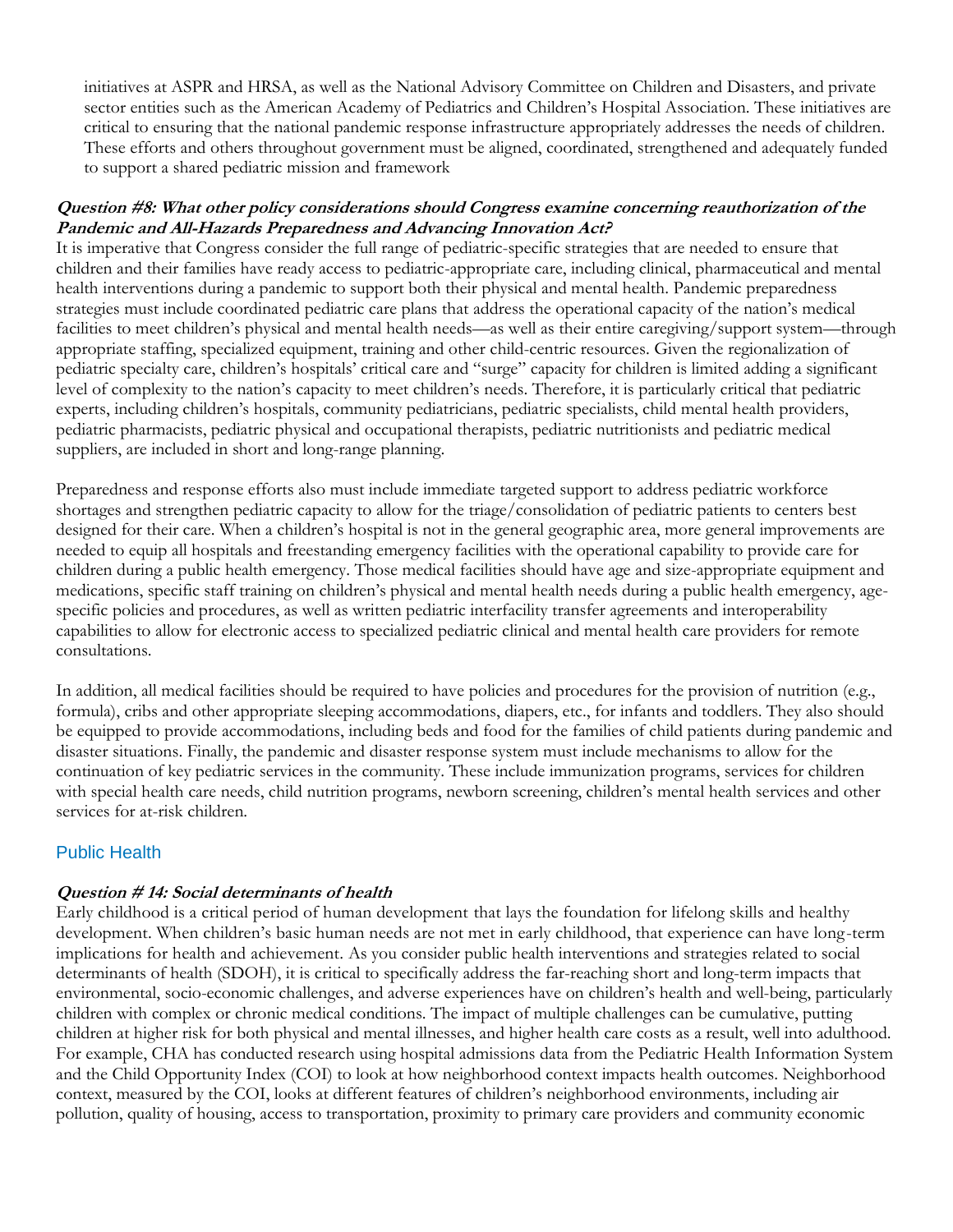resources. This research found that children living in very low COI neighborhoods are at significantly higher risk of primary care preventable hospitalizations versus those in very high COI areas (80 per 1,000 children vs. 30 per 1,000 children.<sup>1</sup> Children who come from lower-income families are more likely to experience asthma, migraines/severe headaches and ear infections, after controlling for other factors.<sup>2</sup> Among children's hospitals, higher inpatient costs for four of five common pediatric conditions were associated with lower household income.<sup>3</sup>

Finally, and importantly, measuring the outcomes of SDOH policy and program initiatives for children is a very different process than measuring outcomes for adults. Child outcomes are often seen years down the road, rather than more instantaneously as is the case for adults. In addition, any savings in the cost of children's health care as a result of earlier interventions are best measured in the long rather than short-term. Child-centric models need to look to the future and the long-term savings that can be achieved by investing in this generation of children's health. Our detailed responses to your specific questions are below.

**To what extent do federal health programs already account for and address social determinants of health?** Medicaid and CHIP play a critical role in addressing SDOH affecting children and those efforts should be supported and bolstered. More than 50% of the beneficiaries on Medicaid are children, and Medicaid provides them with access to needed medical services so they can grow to become healthy and productive adults. Medicaid provides children access to a strong and comprehensive set of services through the Early and Periodic Screening, Diagnostic, and Treatment (EPSDT) benefit. This ensures children receive preventive services, such as immunizations and well-child checkups, as well as pediatric specialty, ancillary and therapy services, and behavioral health, vision and dental services. In addition, for children with complex medical conditions, Medicaid provides coverage or fills coverage gaps for services not covered by private insurance.

Better coordination is needed at the federal level amongst a range of programs and with Medicaid to adequately begin to address SDOH, particularly for children and youth and their families. For example, federal programs frequently rely on similar measures of eligibility but may still require burdensome and repetitive application processes to access or continue benefits. Potential solutions to these eligibility challenges are already under consideration by Congress and should be supported.

- o **Medicaid and CHIP express lane eligibility**. Enacting express lane eligibility can help ease the burden on families by streamlining enrollment processes across programs with the same or very similar eligibility requirements.
- o **Medicaid and CHIP 12-month continuous eligibility**. Enacting 12-month continuous eligibility for children on Medicaid and CHIP would reduce gaps in coverage and improve continuity of care. The temporary continuous eligibility protections in Medicaid and CHIP that will last for the duration of the public health emergency have reduced the eligibility churn that occurs when families have a temporary fluctuation in income or run into difficulties with paperwork, resulting in gaps in coverage.

In addition, Congress should incentivize states to build infrastructure that enable various programs' data systems to better integrate to facilitate better communication across systems and services is critical. Congress should also consider ways to expand access to payers' claims data. Claims data plays a critical role in the identification of gaps in care, resources used, etc. For example, claims data can show which enrollees have or have not complied with wellchild check-ups and can partner with health systems and community members to help design interventions that include targeted outreach to patients.

• **How can Congress best address the factors that influence overall health outcomes in rural, Tribal, and other underserved areas to improve health outcomes in these communities?** Support for programs that reduce childhood poverty and create safe stable environments for children are essential to children's physical and

<sup>&</sup>lt;sup>1</sup> For more information, see this study in *Pediatrics* [\(https://pediatrics.aappublications.org/content/148/2/e2020032755\)](https://pediatrics.aappublications.org/content/148/2/e2020032755).

**<sup>2</sup>** Victorino CC, Gauthier AH. The social determinants of child health: variations across health outcomes – population-based crosssectional analysis. BMC Pediatr. 2009;9(53).

**<sup>3</sup>** Fieldstone S, Zaniletti I, Hall M, et al. Community household income and resource utilization for common inpatient pediatric conditions. *Pediatrics*. 2013;132:e1592-e1601.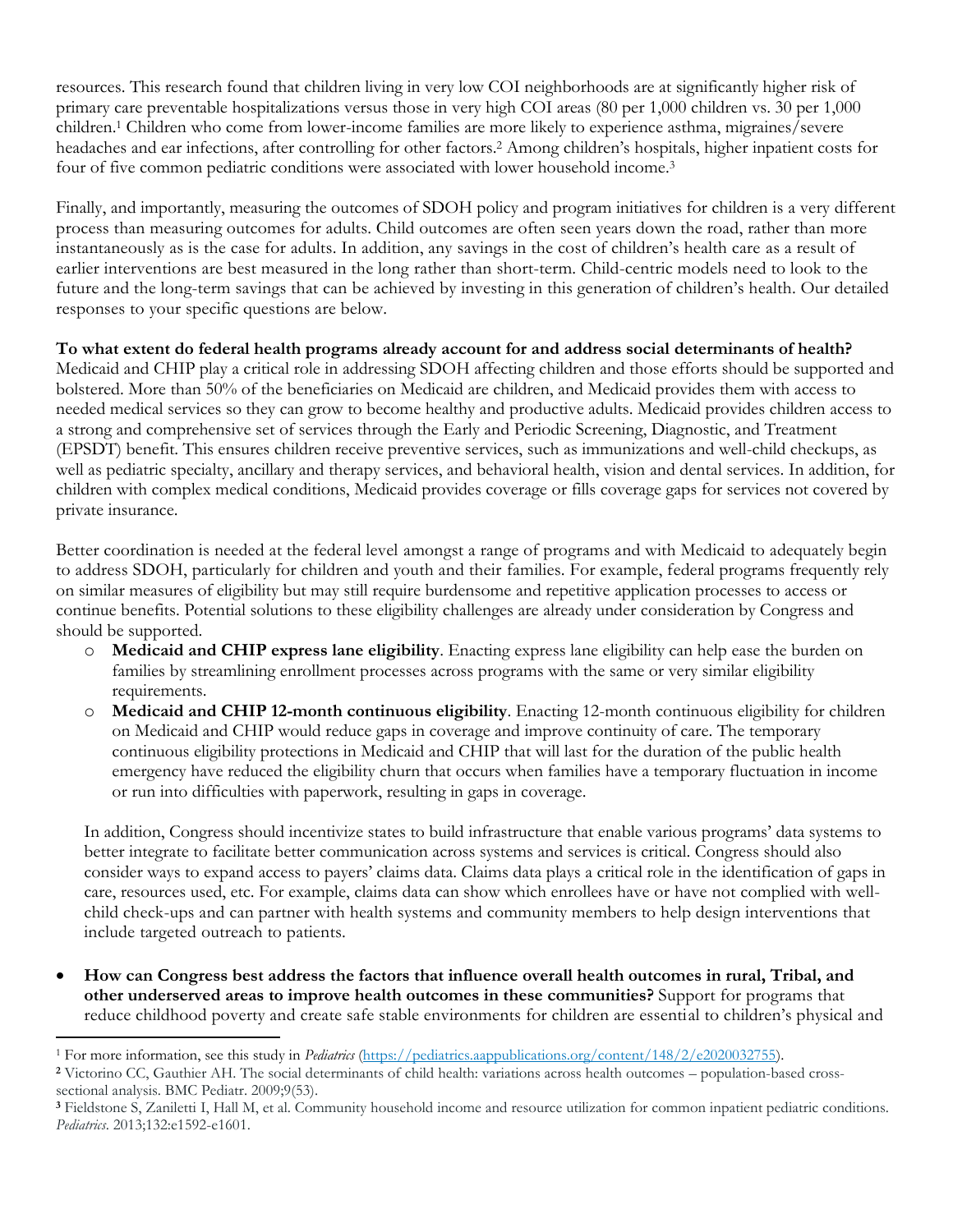mental health. We urge you to specifically consider the needs of children as you consider strategies to address the needs of underserved communities. As you know, the COVID-19 pandemic has taken a serious toll on children's mental health as young people continue to face social isolation, ongoing uncertainty, fear and grief, and the impacts have been particularly profound for children in low-income and underserved communities. Even before the pandemic, children in underserved communities faced mental health challenges, and COVID-19 has only exacerbated them.

Program and policy approaches include evidence-based programs and interventions that provide support to parents and promote healthy development in infants and young children, such as the Maternal Infant and Early Childhood Home Visiting Program and Healthy Steps. Congress should explore methods to make funding more sustainable for these and other similar programs that have been proven to be effective.

Additionally, Congress should encourage CMS to prioritize innovative Medicaid pediatric payment models that support locally driven approaches to advance whole child health through targeted authorizations and funding support. Specific demonstration projects are needed that address the SDOH and social factors affecting children and youth, promote their social, emotional and behavioral development, and support those who are pregnant and postpartum. An essential piece of any demonstration program is a mechanism to share the outcomes and lessons learned broadly and across demonstration locations. CMS has taken some steps in this direction through the Centers for Medicare and Medicaid Innovation's Integrated Care for Kids (InCK) model—a child-centered model being tested by eight grantees that aims to reduce expenditures and improve the quality of care for children served by Medicaid and CHIP. These types of locally driven approaches are critical to sustainably addressing SDOH.

- **What flexibilities or authorities are needed to promote the adoption of policies and strategies in federal health programs to address these social determinants?** The COVID-19 pandemic forced innovations and emergency flexibilities across a wide array of programs, which should be thoroughly evaluated to see which changes might be made permanent. There are also some existing federal obstacles that make innovation to address the social and environmental needs of children and families more difficult.
	- o Examples of promising flexibilities:
		- **Telehealth flexibilities** offered during the federal public health emergency have facilitated access to care and improved continuity of ongoing care, especially for child patients and their families who have transportation challenges. The ability to see patients in their home environment and increase family engagement has been a successful aspect of telehealth delivery, allowing providers to address issues they may not have known about if they only had a clinical encounter. Telehealth flexibilities were also particularly beneficial within mental health care, which lends itself well to virtual appointments. We support the continued inclusion of audio-only services, which enable equitable access to mental health care for children and families without adequate broadband coverage. We also support lifting geographic and originating site restrictions, which unnecessarily restrict access to care. In particular, we urge you to enact:
			- **S. 1798/H.R. 1397, the Telehealth Improvement for Kids' Essential Services (TIKES) Act**, which would promote access to telehealth services for children in Medicaid and CHIP, through guidance from CMS to states, and would study children's utilization of telehealth to identify barriers for children and families in accessing telehealth services and evaluate outcomes.
			- **S. 168/H.R. 708, the Temporary Reciprocity to Ensure Access to Treatment (TREAT) Act**, which temporarily authorizes licensing reciprocity for health care professionals providing in-person or telehealth services.
		- **Virtual options for social service programs** that started during COVID-19 have eased burdens on families and could be extended. Examples include new virtual intake options for WIC and virtual appointments within the Maternal Infant and Early Childhood Home Visiting Program.
		- **Emergency rental assistance and eviction moratoriums**, which have been helpful in stabilizing housing for families during the crisis.
		- **Streamlined application and reapplication processes**, such as express lane eligibility, helped with continuity of benefits for many federal programs, particularly SNAP and the National School Lunch Program. These flexibilities were utilized by children's hospitals that operate small food pantries and other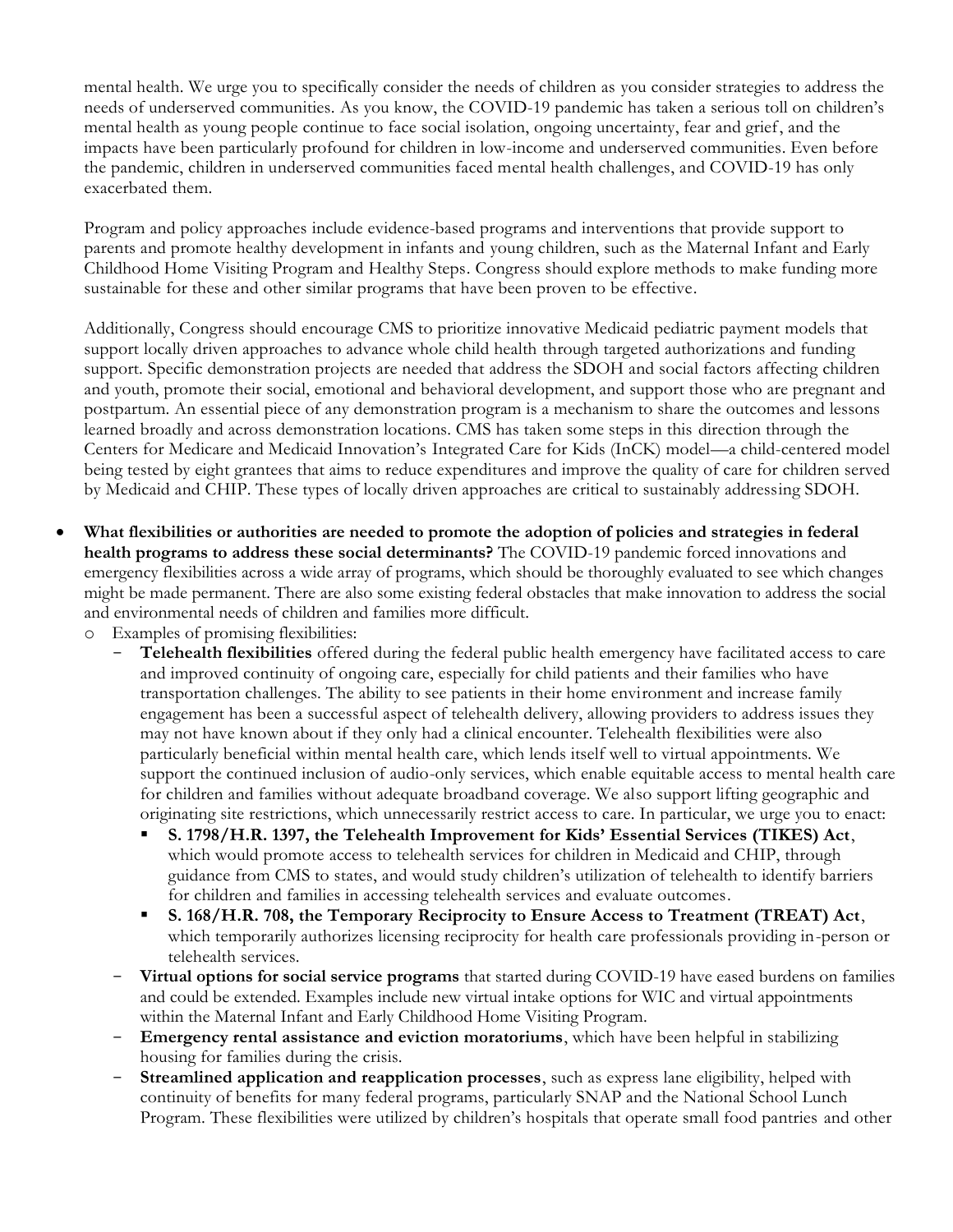programs to reduce food insecurity in the children and families they serve. The Minnesota pandemic EBT roll-out is an example of a successful program with limited barriers to accessing services, as it targets families through established programs like SNAP and free and reduced lunch services.

In addition, we suggest that Congress explore ways to allow for the blending of funds across different sources to better support work to address SDOH. Congress can play a role directing cross-agency efforts to convene key stakeholders, including children's hospitals, to explore means of blending funds and to identify best practices that maximize the utility of federal funds. Congress could also create opportunities for states and local communities to receive technical assistance with the goal of creating innovative pooled funding strategies, such as the children's health and wellness funds.

- o Examples of possible barriers:
	- **Federal fraud and abuse laws**, such as the federal Anti-Kickback Statute, can reduce children's hospitals flexibility to address the social needs of children and families.
	- **Medicaid medical loss ratio requirements for health plans** can serve as a disincentive to plans to adopt innovative solutions to SDOHs. There may be opportunities to modify Medicaid laws and regulations on medical loss ratios to better support and encourage health plan activities that address social determinants of health.
	- **Health Insurance Portability and Accountability Act (HIPAA) and other privacy constraints** may present barriers in the ability of patient and family information to flow between systems. In January 2021, the HHS Office for Civil Rights issued proposed modifications to HIPAA to support and remove barriers to coordinated care. While these changes can promote care coordination with social service agencies, community-based organizations and schools, there are also workflow and compliance barriers for providers related to the care of children that need to be addressed. For example, future policies must balance opportunities for enhanced collaboration with the need to maintain privacy and accounting for the unique needs and sensitivities in sharing child and adolescent health information.
	- Family Educational Rights and Privacy Act (FERPA). Challenges with navigating FERPA should be considered when coordinating care with non-covered entities that are integral in a child's care. Currently, children's hospitals must acquire authorizations to request records and coordinate efforts with nurses, occupational therapists, social workers or school-based providers involved in the provision of services included in a child's individual care plan, which may slow the progression of care.
- **What innovative programs or practices, whether operated by non-governmental entities or local, state, or Tribal governments, might Congress examine for implementation on a national scale?** There are many community-based partnerships and other programs to address SDOHs in children that could serve as models at a national scale. Some examples of innovative programs and practices that Congress might examine include:
	- o **Children's hospitals' partnership with Lyft and Uber.** Transportation is critical to ensuring that children and families are able to access services they need. For example, one of the most common reasons for missing a well-child visit or pre/ postnatal checkup is the patient did not have a reliable way of getting to the doctor's office. One innovative approach to increase appointment adherence is to provide reimbursable rides to parents and minors.
	- o **Minnesota's Preschool Development Birth through Five program** works to remove barriers so families with young children can access life-changing early childhood programs. In partnership with the Minnesota Departments of Education, Health and Human Services, this program aims to align education and care systems across the state.
	- o **Omaha Healthy Kid's Alliance** has home visitation programs that offer home assessment and remediation for asthma triggers and lead exposure.
	- o **California's ACEs Aware Initiative** screens patients for adverse childhood experiences and supports health care clinic changes that mitigate toxic stress response. Medical providers are compensated for doing these comprehensive screenings.
	- o The **Building Community Resilience** process in Dallas serves as a central strategy and organizing platform to address health disparities and community equity.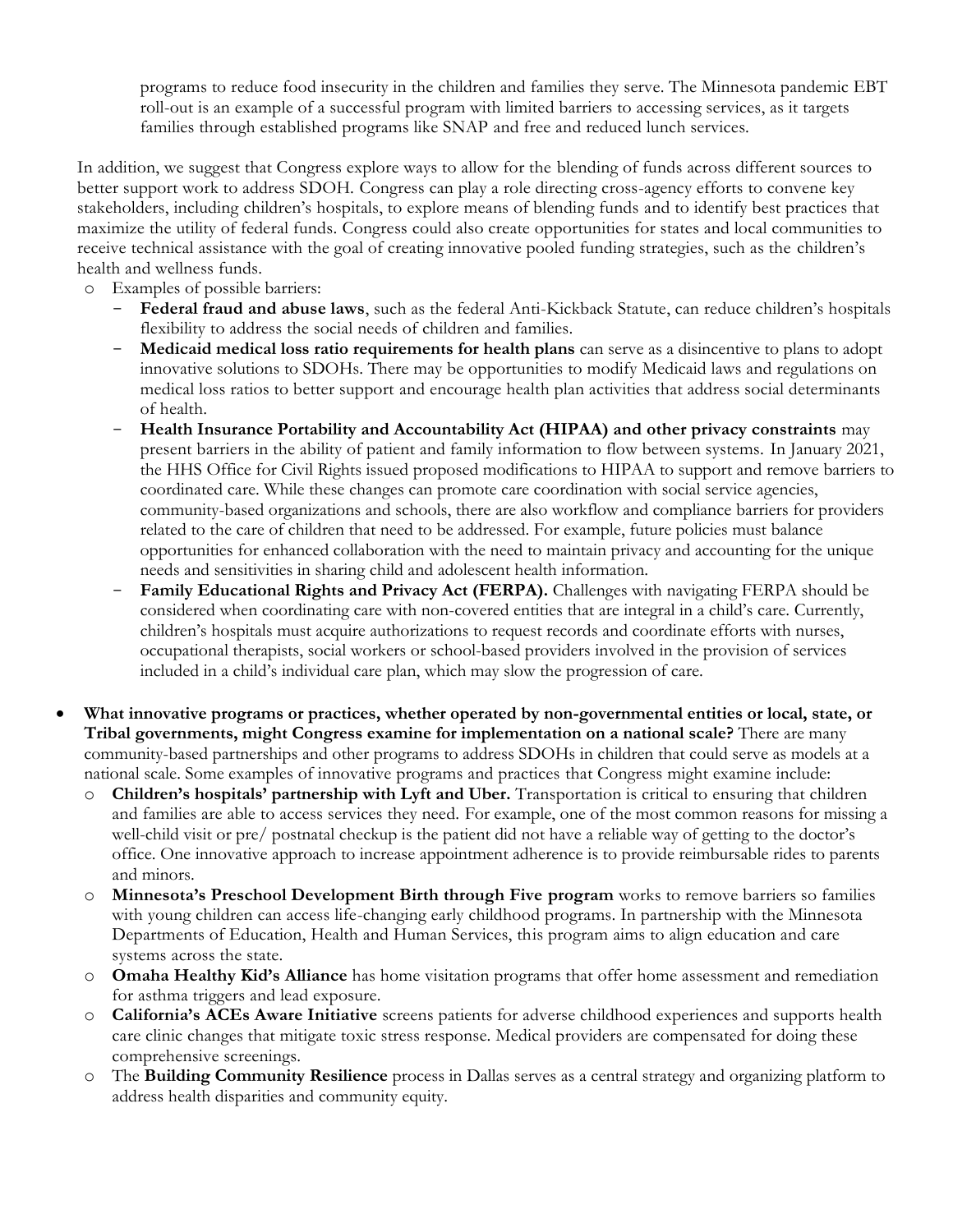o **Health Enhancement Communities** in Connecticut are select communities chosen by the state, which develop and execute community-driven action plans to improve child well-being and the physical health of residents through addressing poor health outcomes, health inequity and rising health care costs.

#### **Question #20: Public health agency pandemic response**

• **What actions covered by such agencies fall outside the scope of their core missions and should be moved, repealed, streamlined, or otherwise addressed?** We strongly support efforts to shore up the nation's public health system—led by the CDC—rather than any actions to streamline or restructure it. It is absolutely critical that CDC be enabled and empowered to fulfill its mission, and be allowed to develop and implement a nimble and appropriate public health response to the ongoing and any future pandemics.

#### **Question #21: How can Congress better utilize existing programs to address the maternal health crisis?**

Access to comprehensive coverage and benefits are critical for the health of the mother and baby during pregnancy, at birth and postpartum. More than half of all pregnant women rely on Medicaid for their pregnancy-related and postpartum benefits, and it is imperative that federal policy proposals do not negatively impact that coverage. Instead, Congress should act to strengthen all sources of health coverage for pregnant and postpartum women by extending Medicaid coverage to 12 months postpartum, promoting innovative delivery system and payment reforms and increasing reimbursement for specific services that promote necessary care.

- **Extending postpartum coverage to 12 months.** Congress gave states the option to extend Medicaid postpartum coverage to 12 months for up to five years under the American Rescue Plan Act. This a good first step to promoting the health and well-being of both the mother and baby, but Congress should require all states to extend coverage to 12 months so the needed support services are available to all new mothers, regardless of where they live.
- **Bundled perinatal episode of care.** The bundled perinatal episode of care model has been supported in the past by CMS and holds promise as a mechanism to advance integrated care for mothers and babies. States such as Arkansas, Ohio and Tennessee implemented a value-based payment strategy that makes a single payment for the provision of comprehensive perinatal services. This approach has been shown to improve health outcomes for the child and parent.
- **Integration of postpartum screenings into well-child visits**. In 2016, CMS issued an [informational bulletin](https://www.medicaid.gov/sites/default/files/Federal-Policy-Guidance/Downloads/cib051116.pdf) that clarifies that states may cover depression screenings for the mother as part of the Early and Periodic Screening, Diagnostic and Treatment (EPSDT) well-child visit schedule. We encourage Congress to take action to further encourage states to cover these screenings during the well-child visit and improve their reimbursement rates to incentivize providers to conduct the screenings and connect postpartum women to appropriate treatment.

In addition, it is important to consider what else the Medicaid program can do to support mothers within a pediatric care setting. Congress should consider federal policy changes to expand the reimbursable maternal health-related screening options under the Medicaid program to include screening and referrals for necessary lactation support, substance use disorder and other services that address social determinants of health during well-child visits. Congress also should direct CMS to provide guidance to states that clarifies what existing Medicaid authorities can be used for specific socialdeterminant related services, such as the use of family navigators to connect mothers and families with programs in the community that support access to food, housing and other necessary supports.

# Supply Chain

#### **Question #25: Generic drugs and drug shortages**

• **Where are the greatest vulnerabilities in the drug and medical supply chains?** Our greatest vulnerabilities in the drug and medical supply chains exist where we have sole sourced (either one manufacturer, one nation or one region of a country) active pharmaceutical ingredients (API), raw materials or finished goods manufacturers. While this is a problem throughout the supply chain, it is particularly problematic in pediatrics, which already has a limited supplier market and pediatric supplies may not be prioritized in a crisis, creating a secondary pediatric emergency. It is critical the federal government take action to ensure that the needs of unique patient populations such as children are addressed and that resources are not redirected.